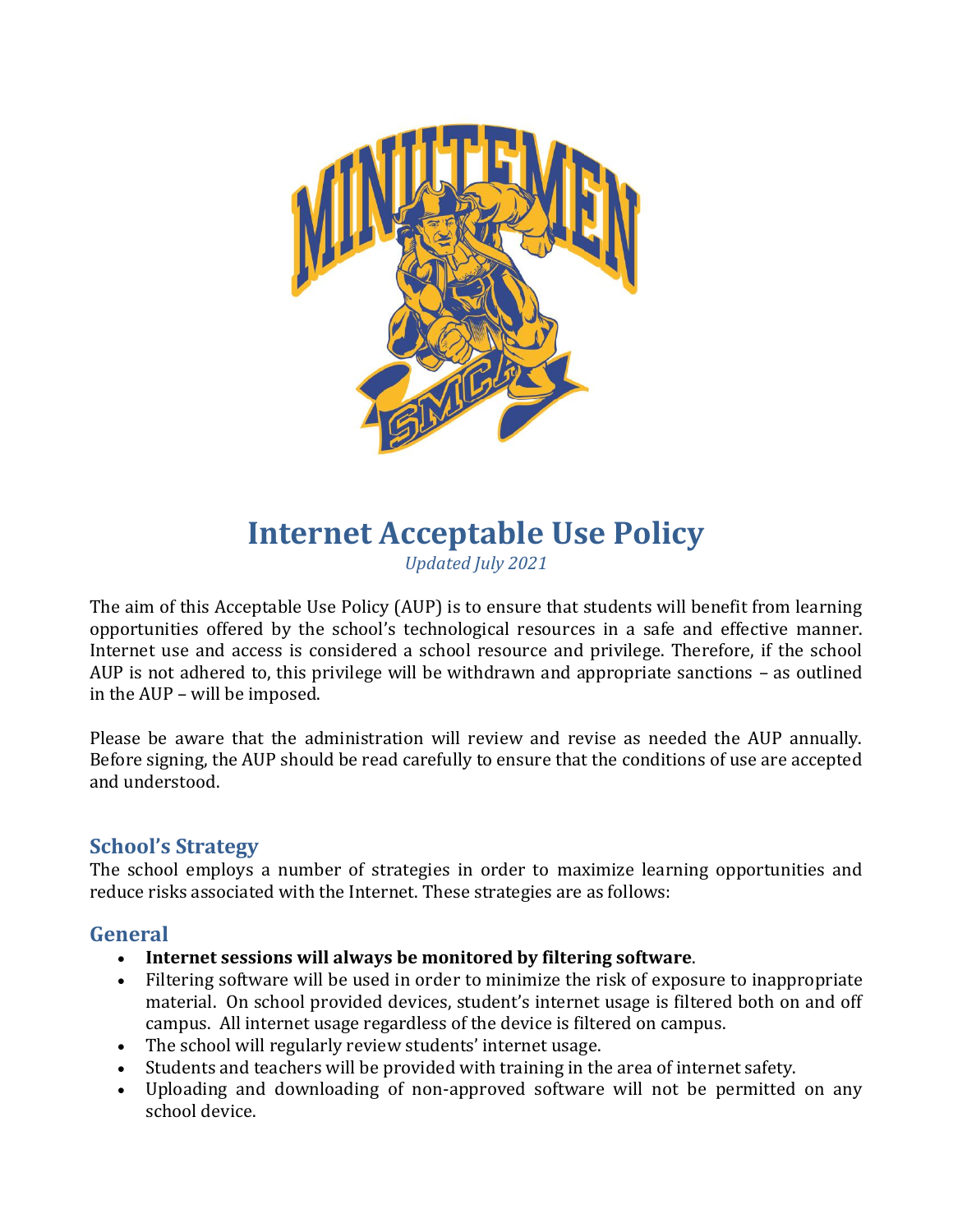- Virus protection software will be used and updated on a regular basis.
- The use of any digital storage media (CD-ROM, USB, etc.) in school requires a teacher's permission.
- Students will treat others with respect at all times and will not undertake any actions that may bring the school into disrepute.
- Electronic mail (e-mail) and other computer use or storage is not guaranteed to be private or confidential. Network or other computer use or storage areas are and will be treated as school property. Devices, files and communications may be accessed and reviewed by administration, teachers, and/or technical personnel at ANY time.

## **World Wide Web**

- Students will not intentionally visit internet sites that contain obscene, illegal, hateful or otherwise objectionable materials.
- Students will report accidental accessing of inappropriate materials in accordance with school procedures.
- Students will use the internet for educational purposes only, not for playing games.
- Students will not copy information into assignments and fail to acknowledge the source (plagiarism and copyright infringement).
- Students will never disclose or publicize personal information.
- Downloading music, movies, images or other materials not relevant to their studies, is in direct breach of the school's acceptable use policy.
- Students will be aware that any usage, including distributing or receiving information, school-related or personal, will be monitored for unusual activity, security and/or network management reasons.

## **Email**

- Students will not send or receive any material that is illegal, obscene, defamatory or that is intended to annoy or intimidate another person.
- Students will not reveal their own or other people's personal details, such as addresses or telephone numbers or pictures.
- Students will never arrange a face-to-face meeting with someone they only know through emails or the internet.
- Do not transmit language/material that is profane, obscene, abusive, or offensive to others.
- Do not send mass emails, chain letters, or spam.

# **Publishing Online**

- Students will be given the opportunity to publish projects, artwork or school work on teacher websites and student blogs in accordance with clear policies and approval processes regarding the content that can be uploaded.
- These websites will be regularly checked to ensure that there is no content that compromises the safety of students or staff.
- The publication of student work will be coordinated by a teacher.
- Students' work will appear in an educational context on web pages with a copyright notice prohibiting the copying of such work without express written permission.
- The school will endeavor to use digital photographs, audio or video clips focusing on group activities.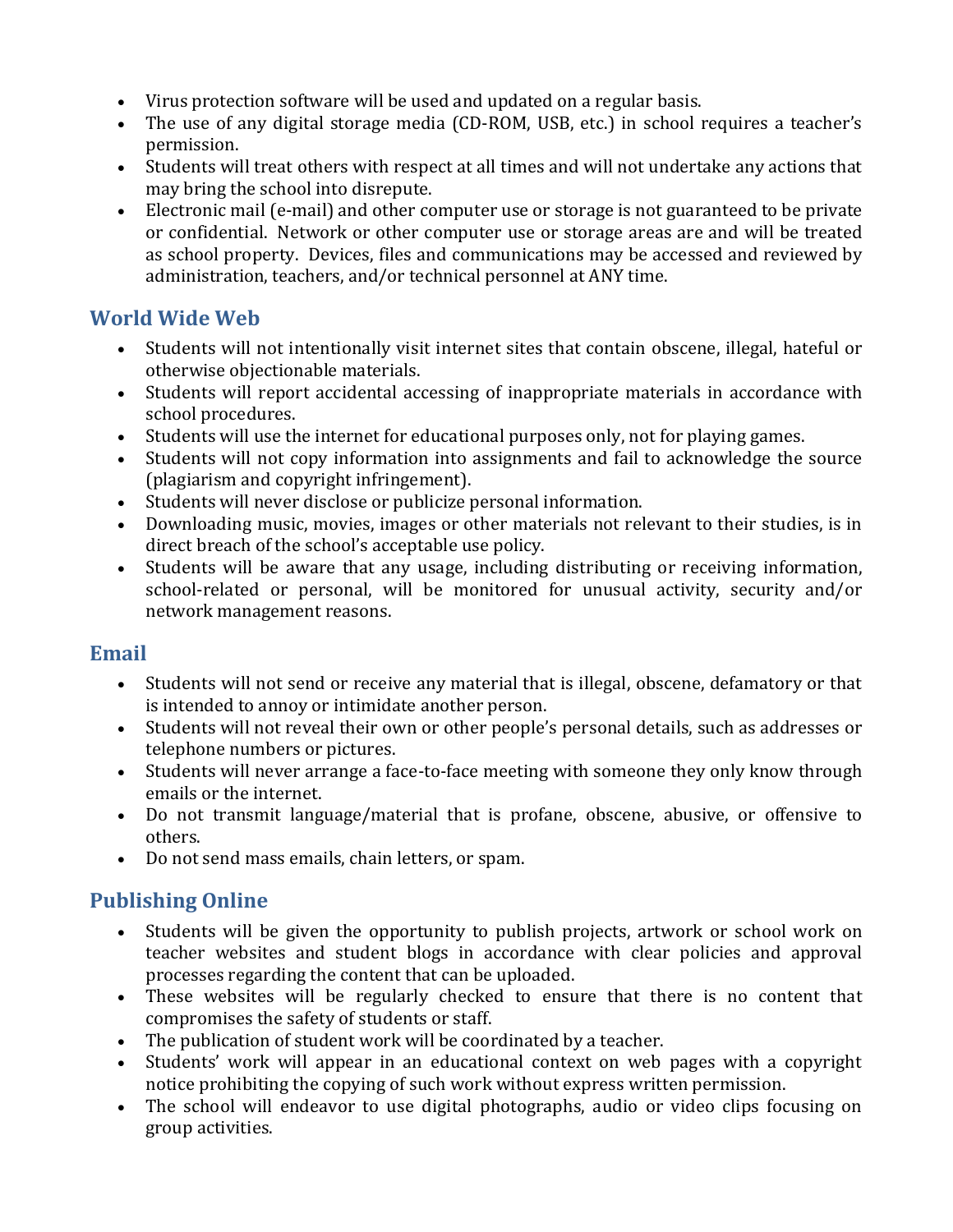- Personal information including home address and contact details will be omitted from school web pages.
- The school will ensure that the image files are appropriately named and will not use students' names in image file names or ALT tags if published on the web.
- Students will continue to own the copyright on any work published.

## **Legal Propriety**

- Students are required to follow all copyright laws around all media including text, images, programs, music, and video. Downloading, sharing, and posting online illegally obtained media is against the Acceptable Use Policy.
- Plagiarism is a violation of the South Merrimack Christian Academy's code of conduct. Give credit to all sources used, whether quoted or summarized. This includes all forms of media on the Internet, such as graphics, movies, music, and text.

## **Sanctions**

Misuse of the internet may result in disciplinary action, including written referrals, withdrawal of access privileges and, in extreme cases, suspension or expulsion. The school also reserves the right to report any illegal activities to the appropriate authorities.

## **Digital Citizenship**

School-issued Chromebooks should be used for educational purposes and students are to adhere to the South Merrimack Christian Academy's acceptable use policy and all of its corresponding administrative procedures at all times. While working in a digital and collaborative environment, students should always conduct themselves as good digital citizens by adhering to the following:

### **Share with Care:**

- Create and manage a positive reputation both online and off.
- Respect the privacy boundaries of others, even if different from one's own.
- Understand the potential impact of a mismanaged digital footprint.
- Ask for adult help when dealing with sticky situations.

### **Don't Fall for Fake:**

- Understand that just because something is online does not mean it is true.
- Learn how phishing works, why it is a threat, and how to take steps to avoid it.
- Determine the validity of websites and other sources of information and be wary of manipulation, unsubstantiated claims, fake offers or prizes, and other online scams.

#### **Secure Your Secrets:**

- Learn why privacy matters, and how it relates to online security.
- Practice how to create strong passwords.
- Review the tools and settings that protect against hackers and other threats.

### **It's Cool to be Kind:**

- Define what being positive means and looks like online and offline.
- Lead with positivity in online communications.